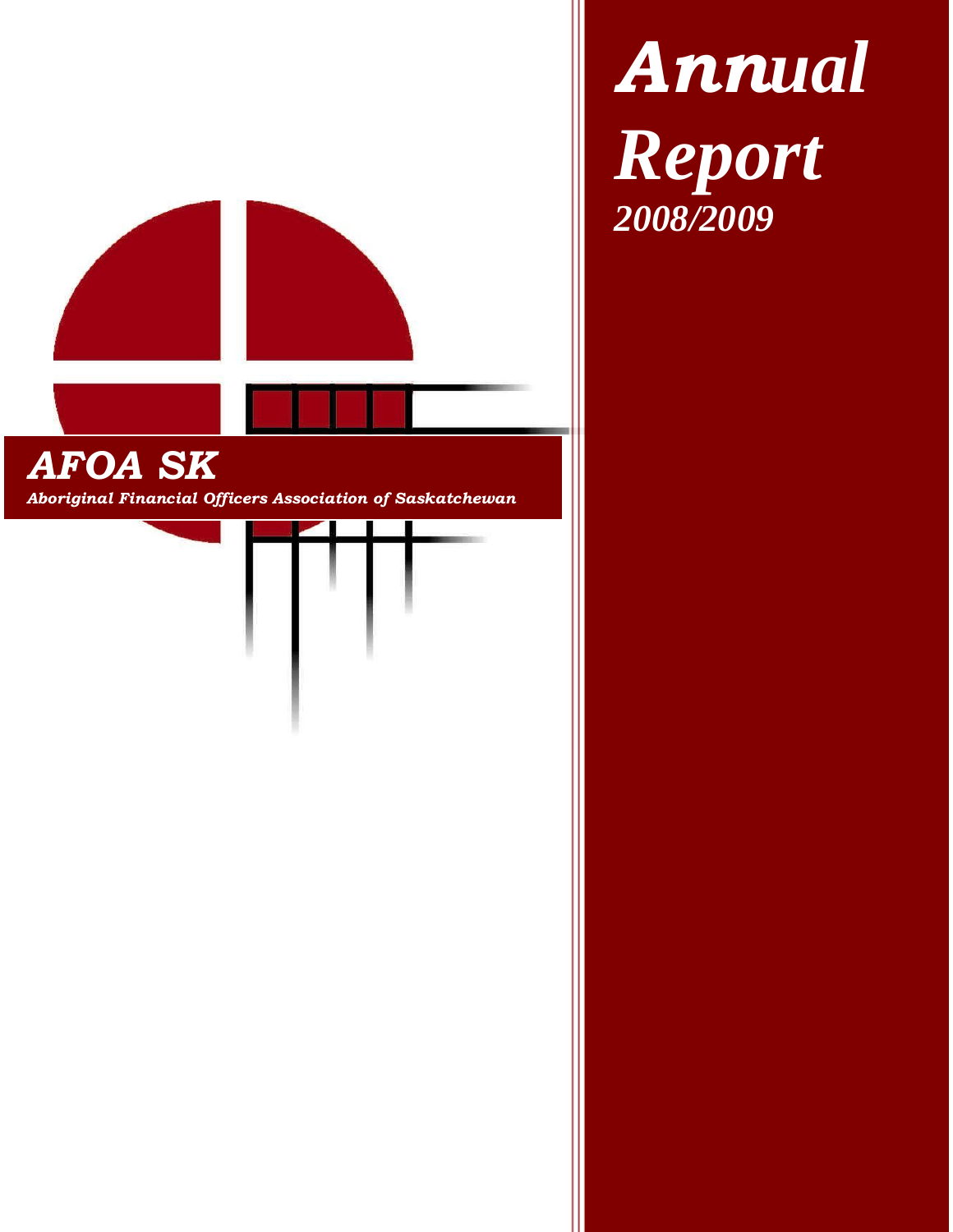# *Table of Contents*

| Vision & Mission of AFOA SK                             | 3  |
|---------------------------------------------------------|----|
| Message from the President                              | 4  |
| Message from the Vice President                         | 5  |
| Message from the Director                               | 6  |
| AFOA SK Board of Directors 2008/2009                    | 7  |
| AFOA SK Membership 2008/2009                            | 8  |
| Corporate members                                       | 10 |
| Promoting the CAFM                                      | 11 |
| Certified Financial Officers Incentives program (CFOIP) | 12 |
| <i>Volunteer Service</i>                                | 13 |
| Involvement of Post Secondary Institutions              | 14 |
| <sup>9th</sup> Annual Fall Conference and Workshop      | 15 |
| <b>Financial Statements</b>                             | 18 |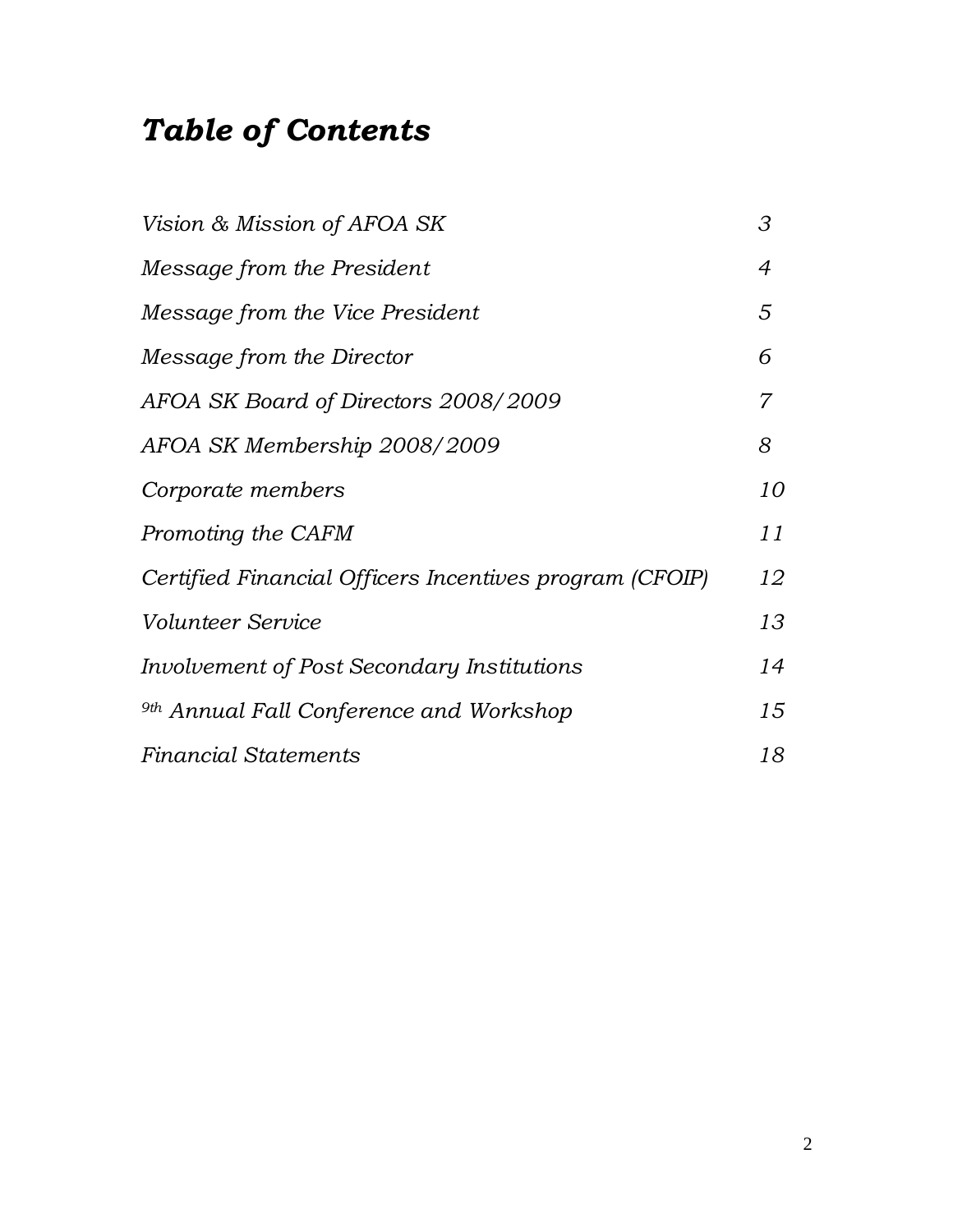#### *AFOA SK Mission*

*AFOA Saskatchewan will provide sound leadership and capacity development to members with timely, relevant products and services to support and enhance the role of the financial officers, managers and the governing bodies of Aboriginal organizations in Saskatchewan.*

#### *AFOA SK Vision*

*AFOA Saskatchewan will contribute, promote and support effective Aboriginal financial and management reporting systems to enhance effective decision making and governance.*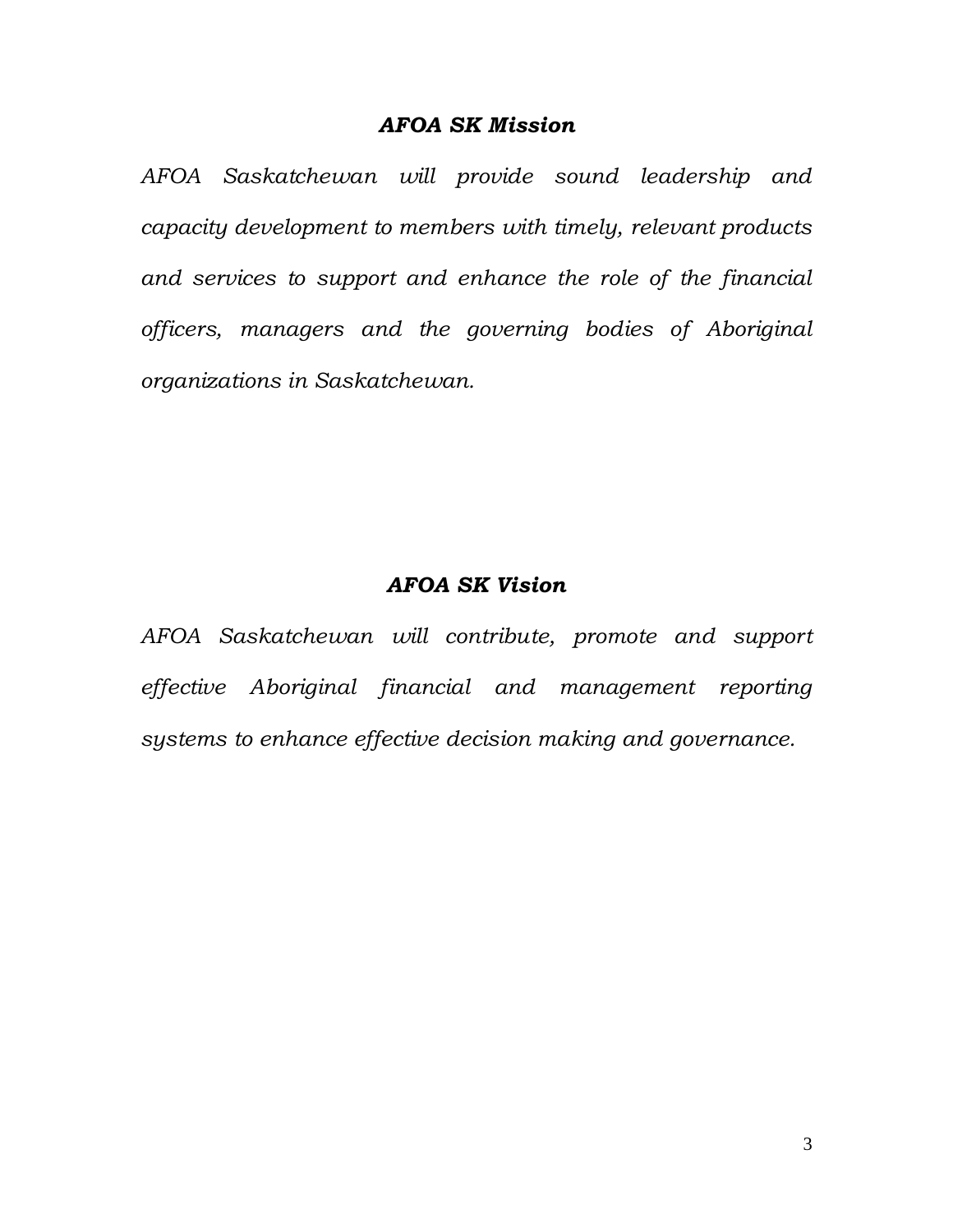#### *Message from the President*



*I am pleased to present our 2009 Annual Report to our membership and business partners. The past year has been another productive year with a well attended Fall Conference and Tradeshow in November 2008 and a continued partnership with Indian and Northern Affairs Canada. This year began with an increase in membership both individual and corporate which means we are providing value to our members through education, workshops and partnering opportunities. .* 

*The Aboriginal Financial Officers Association continues to evolve as one of the best run and pertinent business associations for First Nations communities in Canada and there are more opportunities every year. The Public Sector Accounting Board and the Canadian Institute of Chartered Accountants and its Senior Government accounting principles is still a concern to all First Nations and we are working with AFOA Canada and INAC toward resolving these issues within our local communities.* 

*I want to thank each and every one of our members, our partners and funding organizations for the confidence they have shown and we will strive to make AFOA Saskatchewan a First Nation financial, management*  and governance leader in our province. On behalf of the Board of *Directors, thank you for making our organization a success and we look forward to seeing all of you at our 2009 Fall Conference and Tradeshow. Without your support and those that volunteer their time and energy to make AFOA Saskatchewan succeed, we would not be able to offer these services. We honor and respect all your efforts to make this organization a First Nation's business success.*

*Sincerely,*

*Dana Soonias, CAFM President, AFOA Saskatchewan*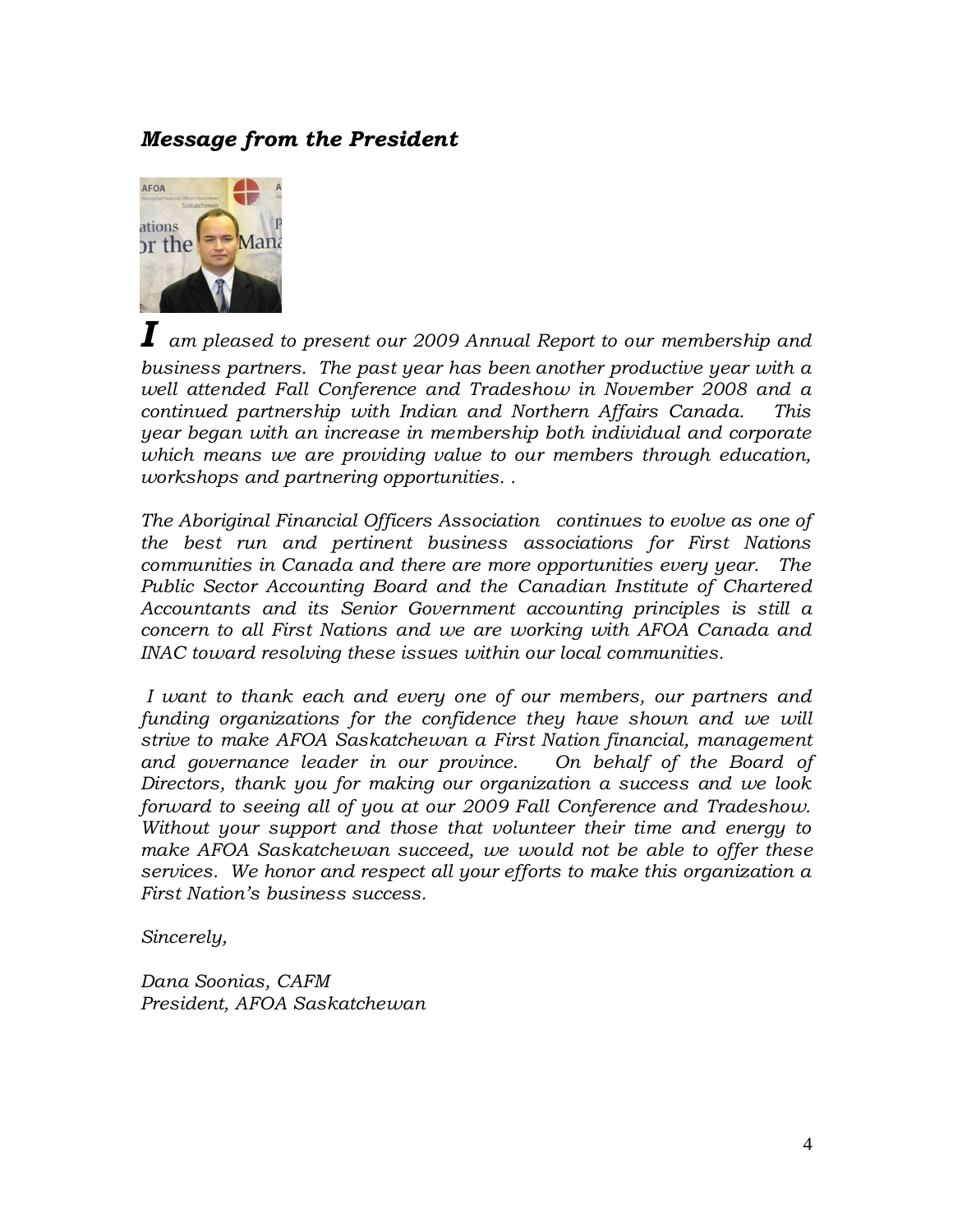#### *Message from the Vice President*



*The AFOA Saskatchewan Board of Directors is presenting the 2008-2009 Annual Report to our stakeholders for their review. Please review the material and provide us with your feedback. We are continually striving for improvements so we are able to offer you, our membership, with timely, interesting, and informative material so that you and your organization benefit.* 

*This fiscal year has seen the increase in membership due to the hard work and determination of our dedicated staff and board. Eugene McKay, our AFOA Executive Director with the direction of the AFOA Saskatchewan Board of Directors has increased the membership and interest in AFOA Saskatchewan activities. In 2006, AFOA Saskatchewan had 95 members and by 2009 we had 181 members. This is a result of collaborative efforts*

*Some of those efforts are outlined in our strategic plan. AFOA Saskatchewan goals are to provide the membership with resources and information to enhance their learning so that they can be a positive force for change in their organization. We also want to be able to govern ourselves accordingly so that we are able to make the best decisions with our resources. Some of the ways we do that is to work collaboratively with other organizations. We are developing important partnerships that will bring positive results for all organizations involved.*

*So once again, we are asking that you stay involved and help us get others involved in AFOA Saskatchewan. There is a need for us to develop ourselves to the best of our abilities. The First Nations we work for look to all parts of the organization to contribute to positive developments- finance, administration, human resources, IT are important parts of the organization. Please stay involved in the professional developments activities that AFOA Saskatchewan offers to its members. Regards,*

*Donna Morin, CMA Vice President, AFOA Saskatchewan*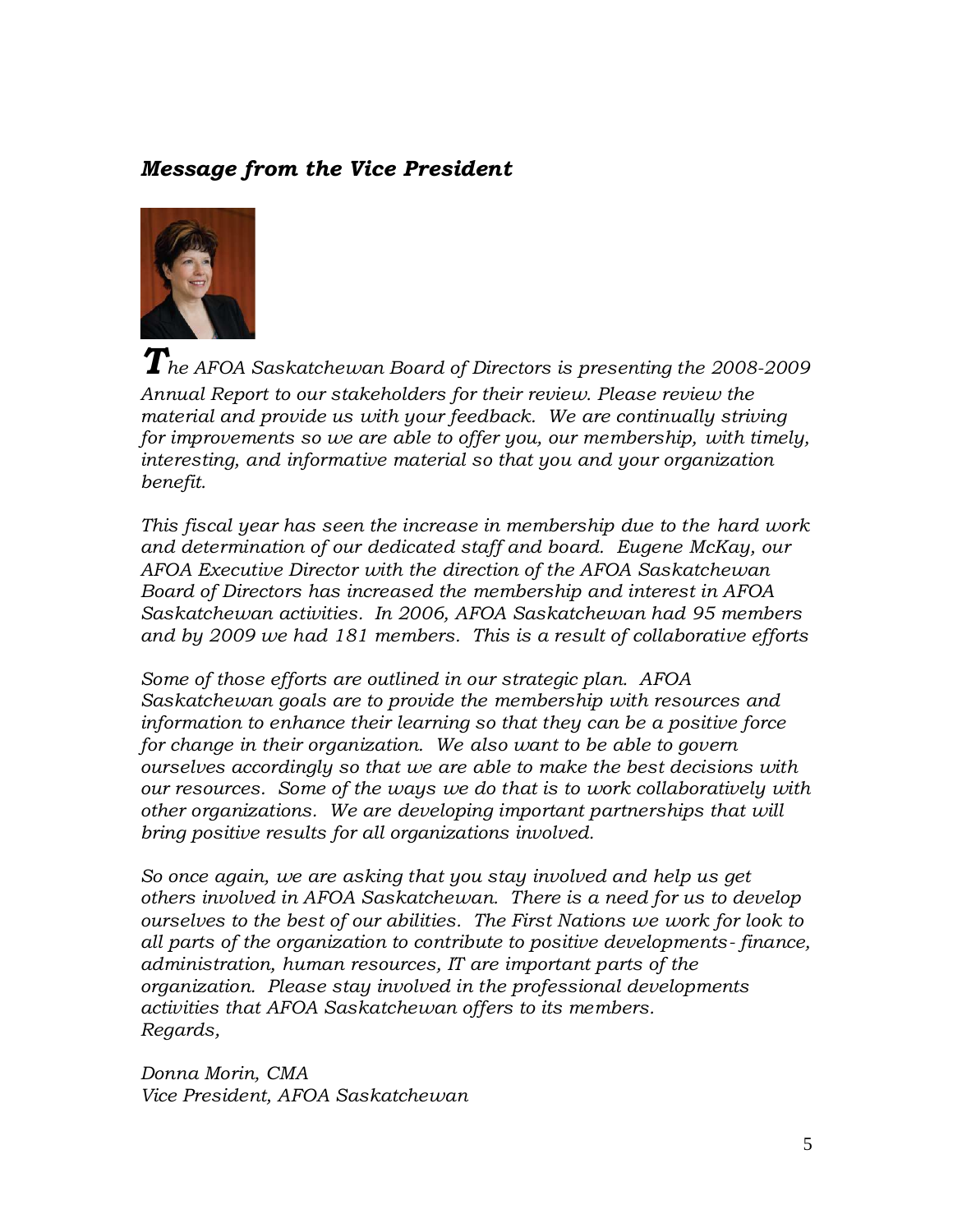#### *Message from the Executive Director*



*This past year has been a productive year for AFOA SK. With one year into operations my role as the Executive Director has been challenging but rewarding. With significant growth in both individual membership and corporate membership AFOA SK will continue to grow and to create awareness through the efforts of our members and our dedicated Saskatchewan Board of Directors.*

*At this time I wish to thank the seventeen First Nations who welcomed me into their communities and allowed me to do a presentation on AFOA SK. In light of their busy schedules the Finance/Accounting teams in each of the respective First Nations allotted time for me. This is much appreciated. My hope for the future is to meet with each and every First Nation in Saskatchewan to promote the Certified Aboriginal Manager Program (CAFM).*

*It is of great importance to mention that our partner, INAC Saskatchewan Region, has now recognized the CAFM as an essential qualification in their search for new Funding Service Officers (FSOs). To have the CAFM recognized as equal to the Charted Accountant, Certified Management Accountant and the Certified General Accountant is a huge accomplishment and will be a stepping stone for AFOA to advance our organization as the "centre of management and excellence".*

*I would like to acknowledge all our partners, members both individual and corporate and our diverse Board of Directors for their dedication and their commitment to the continued success of the AFOA Saskatchewan chapter.*

*Regards,*

*Eugene McKay MBA, B.Comm Executive Director AFOA SK*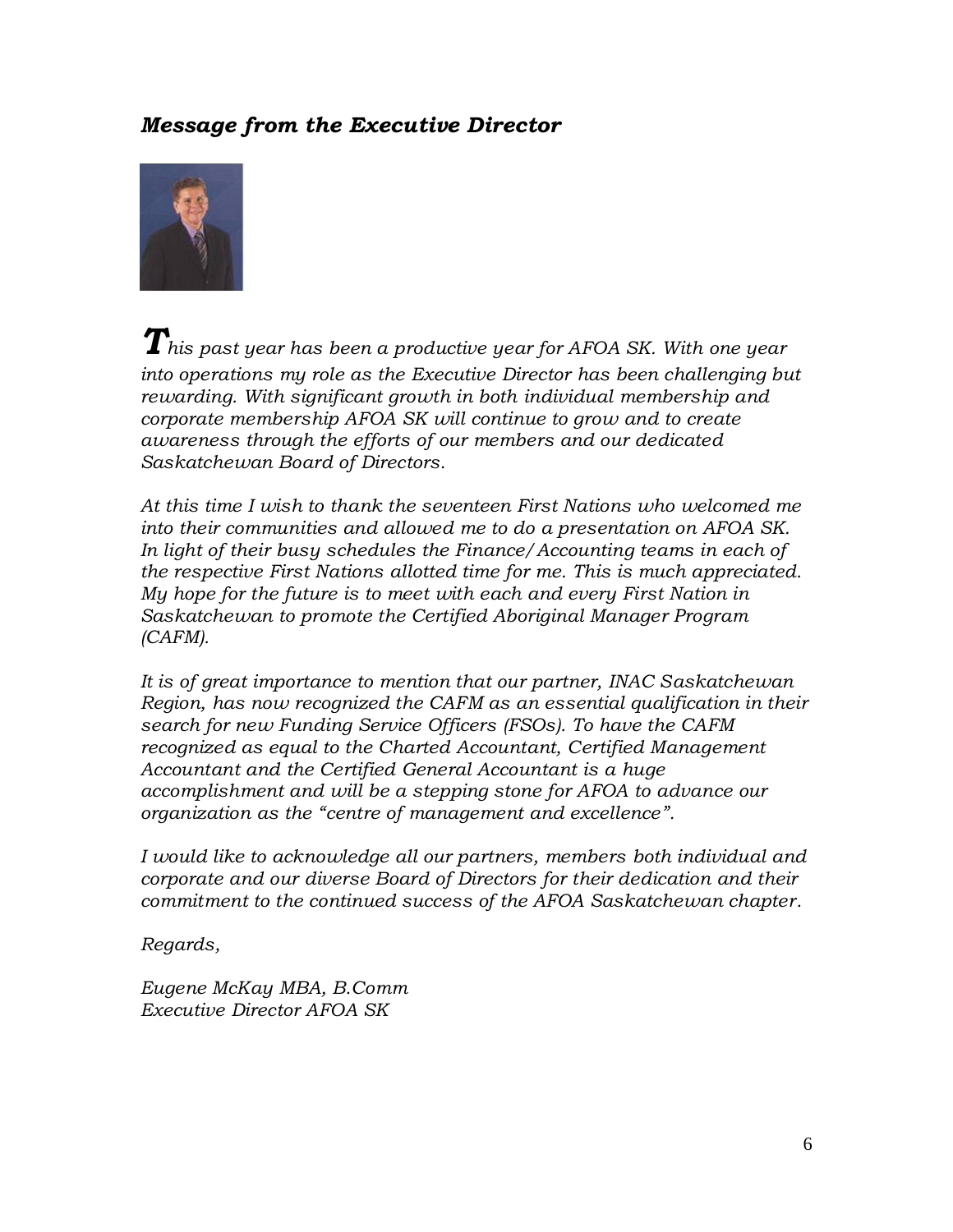## *AFOA SK Board of Directors 2008/2009*

*AFOA SK is guided by a dedicated volunteer Board of Directors comprising of leaders in finance and management from across Saskatchewan. Our Association's success is a direct result of their commitment and the investment of their time and effort.*

*Dana Soonias, CAFM, President, Wanuskewin Heritage Park Saskatoon, SK, (306) 931-8531 [Dana Soonias <ceo@wanuskewin.com>](javascript:parent.addSender(%22Dana%20Soonias%20%3cceo@wanuskewin.com%3e%22))*

*Donna Morin CMA, CAFM, Vice President Peter Ballantyne Cree Nation Box 2320, 2300 10th Ave W. Prince Albert, SK S6V 6Z1 (306) 953-4400 [dmorin22@sasktel.net](mailto:dmorin22@sasktel.net)*

*Ellie Carter, CAFM, Treasurer Onion Lake First Nation Box 100 Onion Lake, SK S0M 2E0 (306) 344-2525 [ecarter@onionlake.ca](mailto:ecarter@onionlake.ca)*

*Darlene Littlebear-McIntosh, Secretary Onion Lake First Nation P.O. Box 100 Onion Lake, SK S0M 2E0 (780) 847-2200 [dlittlebear@onionlake.ca](mailto:dlittlebear@onionlake.ca)*

*Lillian McNab, CAFM, [mcnab03@sasktel.net](mailto:mcnab03@sasktel.net)*

#### *Velma Myo-Stanley*

*Moosomin First Nation Box 98 Cochin, SK S0M 0L0 (306) 386-2206 [vmyostanley@hotmail.com](mailto:vmyostanley@hotmail.com)* *Louis Tapper CA, CAFM, Meyers Norris Penny 800 119-4th Avenue South Saskatoon, SK S7K 5X2 (306) 665-6766 [louis.tapper@mnp.ca](mailto:louis.tapper@mnp.ca)*

#### *Steven Ross*

*Montreal Lake First Nation Box 84 Montreal Lake, SK S0J 1Y0 [s.m.ross@sasktel.net](mailto:s.m.ross@sasktel.net)*

#### *Kyle Prettyshield*

*First Nation Addiction Rehabilitation Foundation 100 - 103A Packham Avenue Saskatoon, SK S7N 4K4 (306) 956-1027 (306) 244-4413 [kyle.prettyshield@fsin.com](mailto:kyle.prettyshield@fsin.com)*

#### *Murray Long*

*FSIN 100-103A Packham Ave Saskatoon, SK S7N 4K4 (306) 667-1878 [murray.long@fsin.com](mailto:murray.long@fsin.com)*

#### *Brenda Missens*

*Okanese First Nation, P.O. Box 759 Balcarres, SK S0G 0C0 306-334-2532 blmissens@sasktel.net*

*Brad Johnson CMA, CAFM File Hills Qu'Appelle Tribal Council P.O. Box 985 Fort Qu'Appelle, SK S0G 1S0 (306) 332-8225 [bjohnson@fhqtc.com](mailto:bjohnson@fhqtc.com)*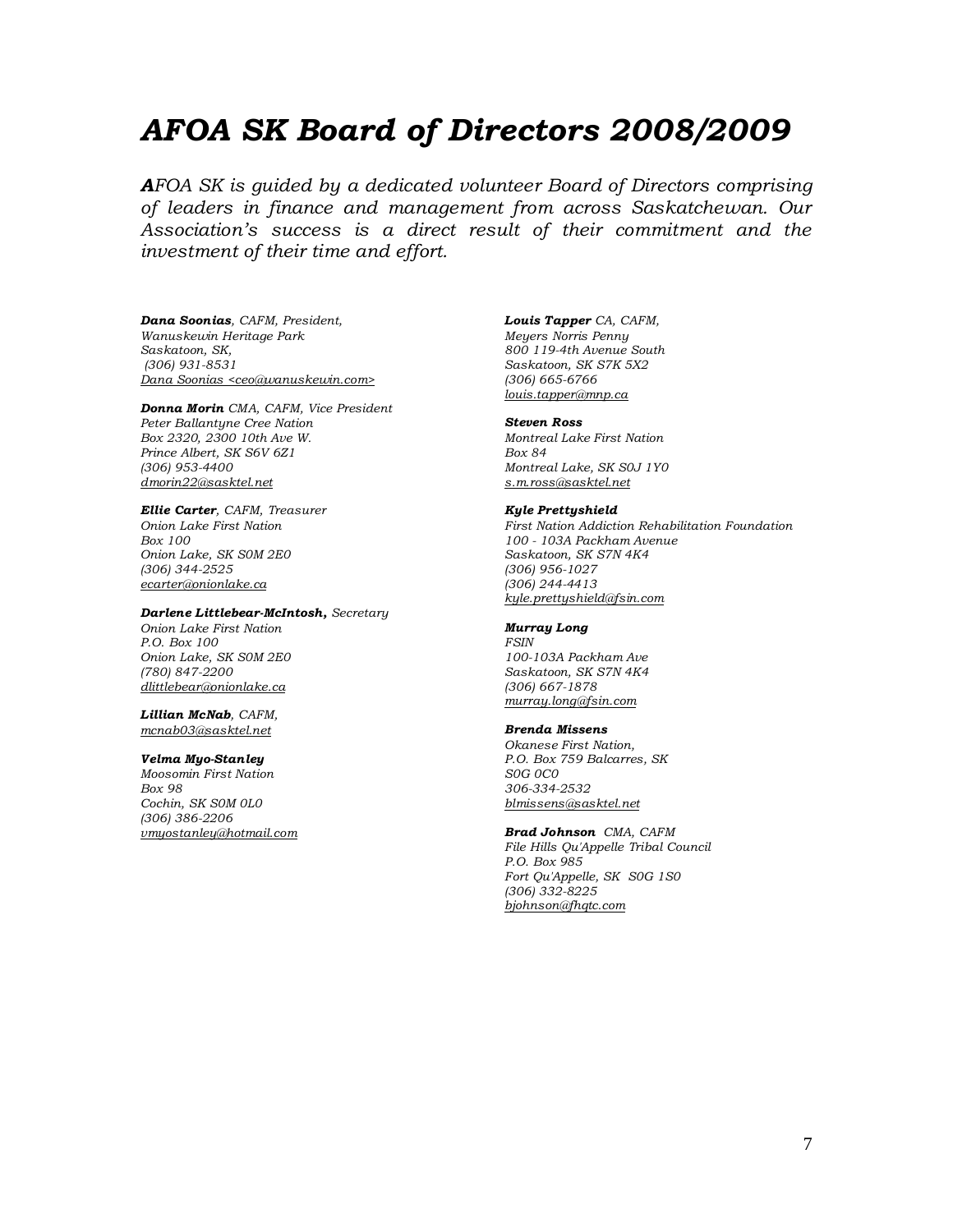# *AFOA SK Membership 2008/2009*

*On March 31, <sup>2008</sup> total membership for the Saskatchewan Chapter totalled 146 (all categories) as of March 31st, 2009 this total increased to 181 members an increase of 35 members.* 

*The following are the AFOA membership categories:*

*Associate Member - for individuals who have an interest in Aboriginal finance and management and do not fit into other categories*

*Certified Membership - for individuals who have received the Certified Aboriginal Financial Management designation*

*Student Member - for individuals who are enrolled full-time in high school or post-secondary education*

*Retired Member - for individuals with current AFOA membership who have permanently retired from the work force and are not gainfully employed in any capacity*

*The subsequent graphs are the breakdown of membership by category for the years 2009, and 2008.*

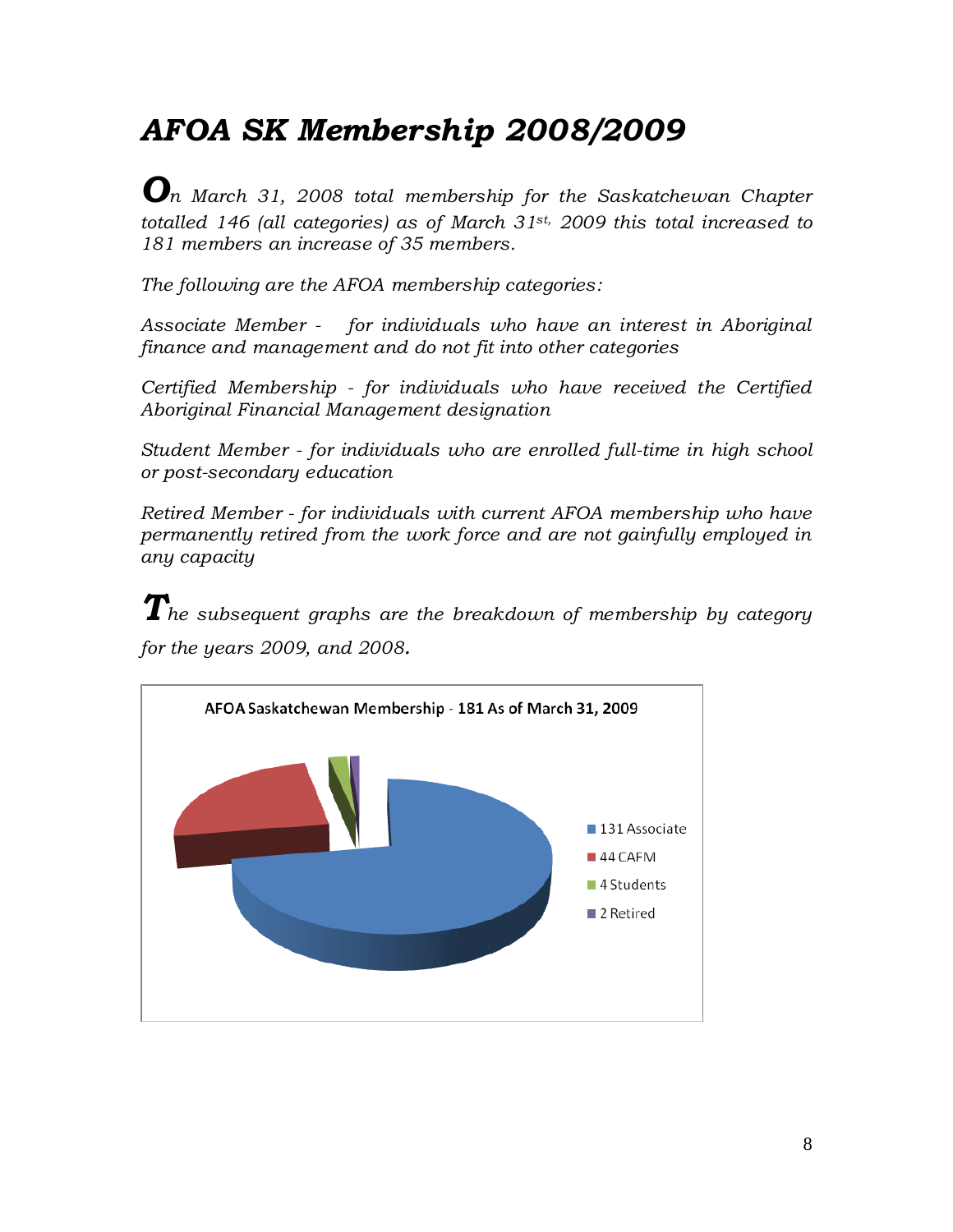

*AFOA Saskatchewan will build on its successes with an extensive "Corporate Membership Package" including a new website at [www.afoask.ca](http://www.afoask.ca/) Corporate memberships are extended to Saskatchewan organizations that work with Aboriginal organizations and individuals. AFOA SK's corporate members have a solid reputation for taking a leadership role in supporting the needs of Aboriginal communities. Corporate members pride themselves in contributing to the professional development and growth of Aboriginal financial professionals and managers. Ultimately our corporate members are helping to promote enhanced Aboriginal finance and management in Saskatchewan with an opportunity to increase their market exposure among Aboriginal and non-Aboriginal members and their organizations.*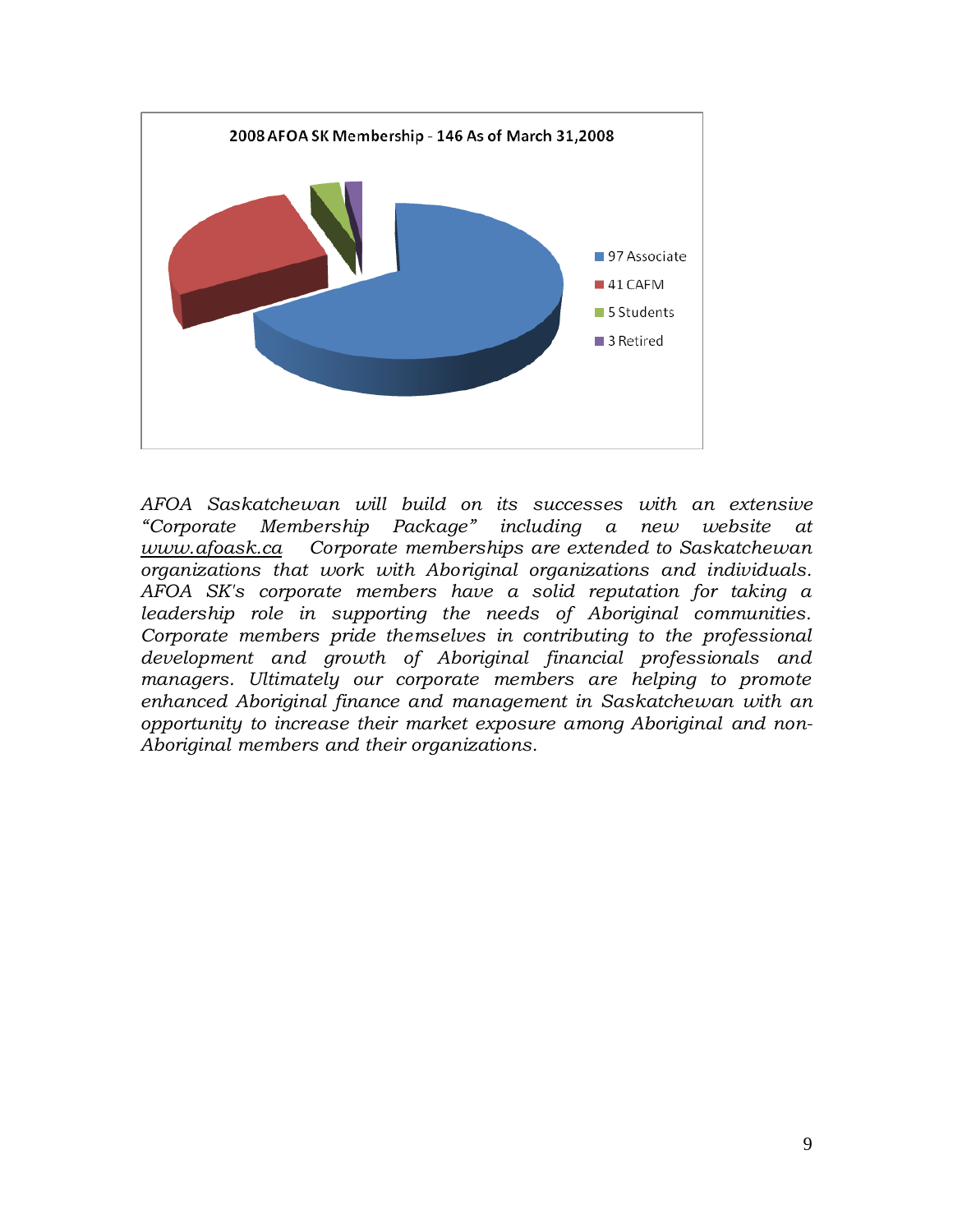## *AFOA SK Corporate Members*



www.2WEBDESIGN.com

#### *2 WEB DESIGN Inc.*

*112F - 116 Research Drive Saskatoon, SK S7N 3R3 Phone: (306) 664-2932*



*Edwards School of Business Address: 185 - 25 Campus Drive, Saskatoon, SK S7N 5A7 Telephone: 306-966-4785 Website: [www.edwards.usask.ca](http://www.edwards.usask.ca/)*



*Kihiw Crafts & Fashions 2410-C Richardson Road Saskatoon, SK S7L 4C2 Phone: 306-384-3069 Email[: kihiw.eagle@sasktel.net](mailto:kihiw.eagle@sasktel.net)*



MEYERS NORRIS PENNY LLP *Meyers Norris Penny LLP 800, 119 4th Ave S Saskatoon, SK S7K 5X2 Phone: 306.664.8305 Website: [www.mnp.ca](http://www.mnp.ca/)*



RADISSON HOTEL SASKATOON

*The Radisson Hotel 405 Twentieth Street East Saskatoon, SK S7K 6X6 Telephone: 1-306-665-3322 [www.radisson.com/saskatoonca](http://www.radisson.com/saskatoonca)*



*Royal Bank Financial Group 12 - 705 Central Avenue Saskatoon, SK S7N 3A4 Phone: 306-933-3424 Website[: www.rbcroyalbank.com/aboriginal](http://www.rbcroyalbank.com/aboriginal)*



*Saskatchewan Credit Unions P.O. Box 3030 Regina, SK S4P 3G8 1-866-403-7499 Website[: www.saskcentral.com,](http://www.saskcentral.com/)* 



*The Saskatchewan Indian Institute of Technologies (SIIT) 118 – 335 Packham Avenue Saskatoon, SK S7N 4S1 Phone: (306) 244-4444 Fax: (306) 244-1391*



*Stonefield Systems Group Inc. 2323 Broad Street Regina, SK S4P 1Y9 Phone: (306) 586 – 3341 Email[: bdarmokid@stonefield.com](mailto:bdarmokid@stonefield.com) Website: [www.stonefield.com](http://www.stonefield.com/)*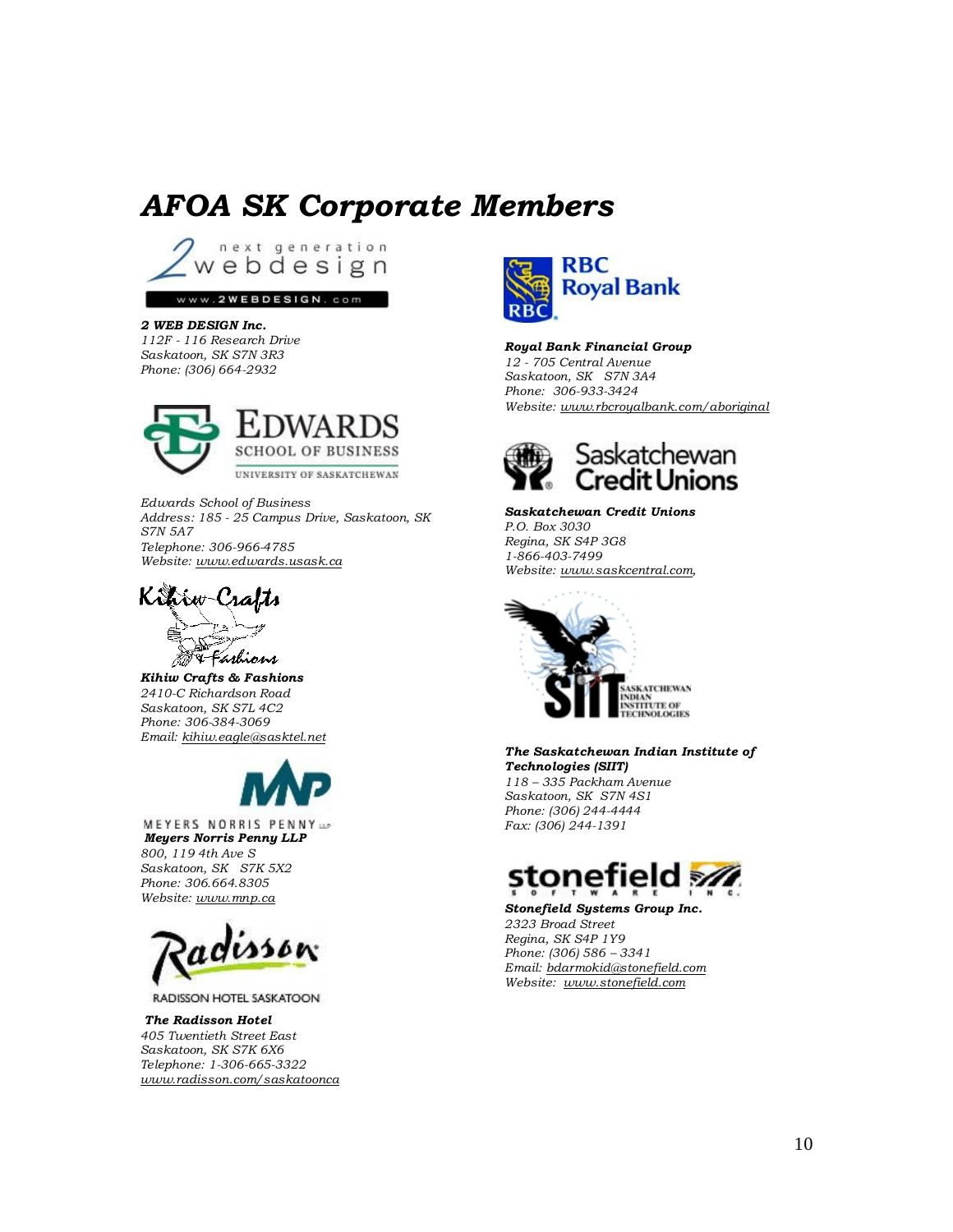### *Promoting the Certified Aboriginal Financial Aboriginal Manager Program (CAFM) - First Nations Visits*

*This past year AFOA SK began visiting First Nation communities to promote the CAFM Certification process. In doing so AFOA SK creates awareness and also recruits new members for the continued growth of this organization. By visiting and doing a presentation for the grassroots people who work for their respective First Nations AFOA strives to increase the enrollment into the CAFM program and create awareness of the AFOA organization.*

#### *Ochapowace and Kahkewistahaw*



*Onion Lake*



*Nekaneet*

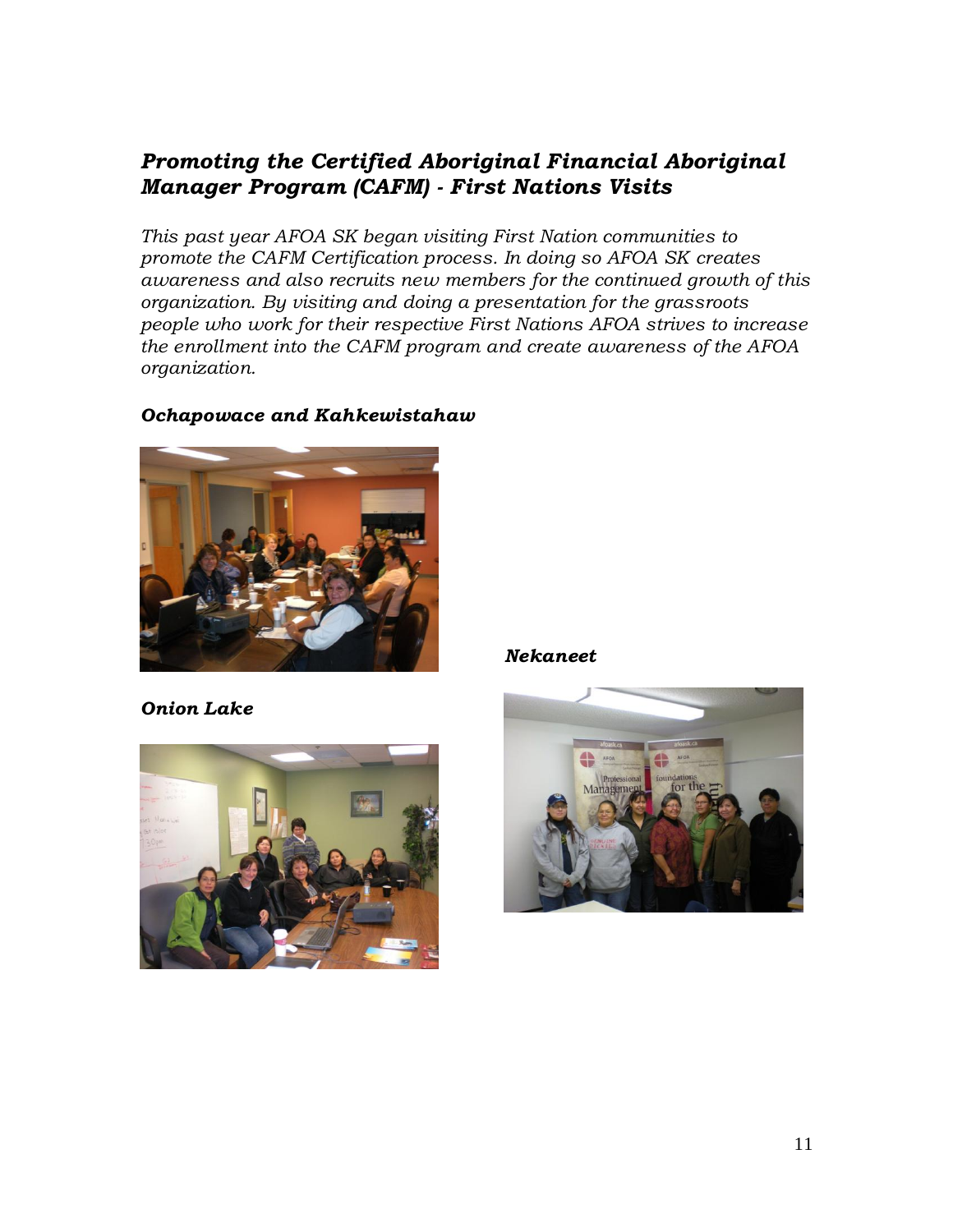### *Certified Financial Officers Incentives program (CFOIP)*

*In 2007 – 2008 Strategy 3.1 of Indian and Northern Affairs Canada (INAC), Saskatchewan Region's three year plan:*

- *Promoted the increased need for professional and organizational development within First Nations communities*
- *Goal of creating incentives for First Nations to recruit, retain and utilize certified professionals in the areas of*
	- *Financial management*
	- *Land management*
	- *Social delivery*
	- *And water treatment*

*The above have been identified as a priority by INAC Saskatchewan Region. The Certified Financial Officers Incentives Program (CFOIP) was established by INAC through Strategy 3.1. INAC, Saskatchewan Region identified resources for the pilot project to assist First Nations in the retention of certified financial personnel. CFOIP is an application based program in which:*

> *First Nations employing a certified financial officer or equivalent position at the band may apply*

*Who qualifies as "certified"?*

- *Approved First Nations employing a qualified band financial officer with a:*
	- *Certified Aboriginal Financial Manager (CAFM)*
	- *Certified General Accountant (CGA)*
	- *Certified Management Accountant (CMA)*
	- *Chartered Accountant (CA)*

*AFOA SK's Role was to:*

- *Assist in the promotion of the CFOIP*
- *Administer the application process for INAC Saskatchewan Region*
- *Jointly manage the application based program*

*AFOA SK would like to thank INAC Saskatchewan Region for the valiant effort to support First Nations in Saskatchewan in the provision of this initiative.*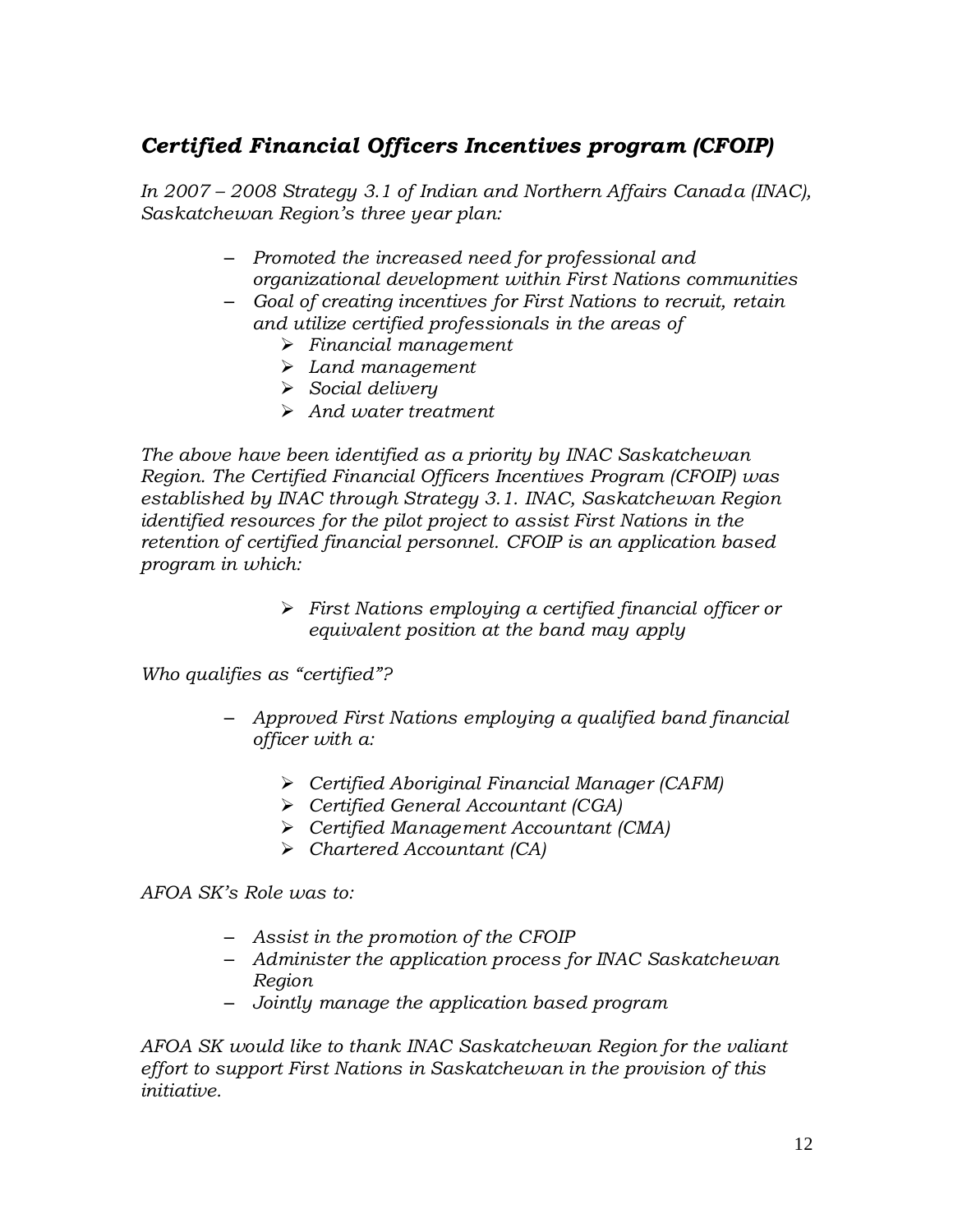#### *Volunteer Service to Get Youth Involvement*



*The Aboriginal Workforce Participation Initiative career fair was scheduled for February 11, 2009 in Saskatoon, Saskatchewan. AFOA SK volunteered their staff person to help in organizing and planning of this event. Following AFOA SK's strategic plan the inclusion of youth is of great importance to our organization. Through involvement in events such as this AFOA SK sees this as an opportunity to ensure youth are aware of what the AFOA SK organization is striving for and the consideration of youth is important in any organization.*

*The event was set up to have speakers from post secondary institutions and those who had recently graduated, provide their experience of getting through school and what they are currently doing now, their own stories of determination, perseverance and commitment to making their education happen. A podium and small stage was set up for this purpose and students had the opportunity to listen and learn from speakers throughout the day. AFOA SK was highlighted as a presenter/speaker and was acknowledged by INAC as a key stakeholder for this event.*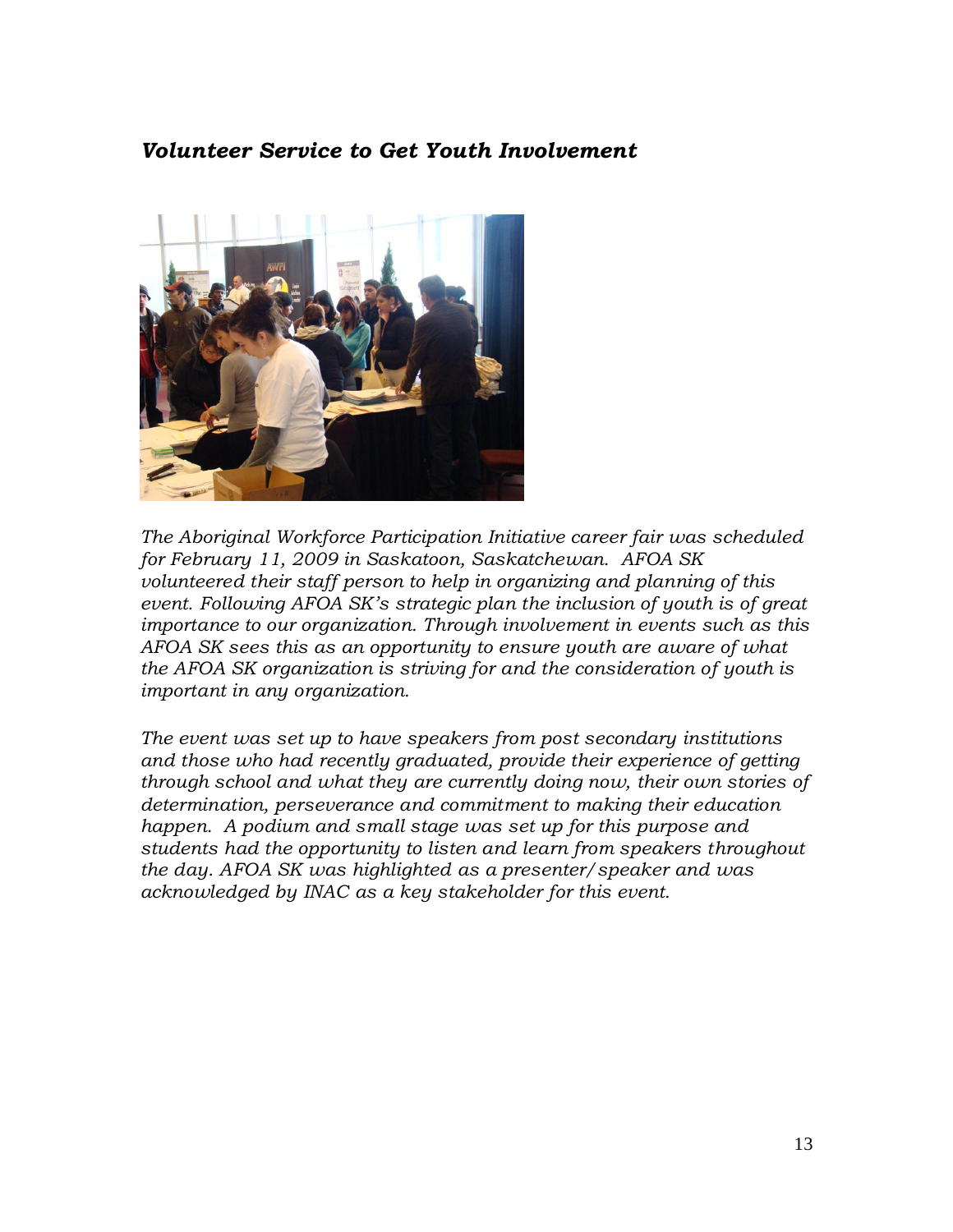#### *Involvement of Post Secondary Institutions*

*Creating awareness through the post-secondary institutions with presentations enables AFOA SK to get involved with the student population. By volunteering time of our staff person, as a guest lecturer, to go out and meet the students AFOA SK creates awareness to both the aboriginal and non-aboriginal communities.*



*AFOA SK was invited to speak to the Accountancy students at the Saskatchewan Indian Institute of Technologies, the COMM 347 class at the Edwards School of Business and the POLITICAL STUDIES 322 Arts & Science class this past year. By creating awareness through volunteer presentations AFOA SK has created an avenue of reaching new student members and therefore making AFOA SK known to the future leaders in their respective communities.*

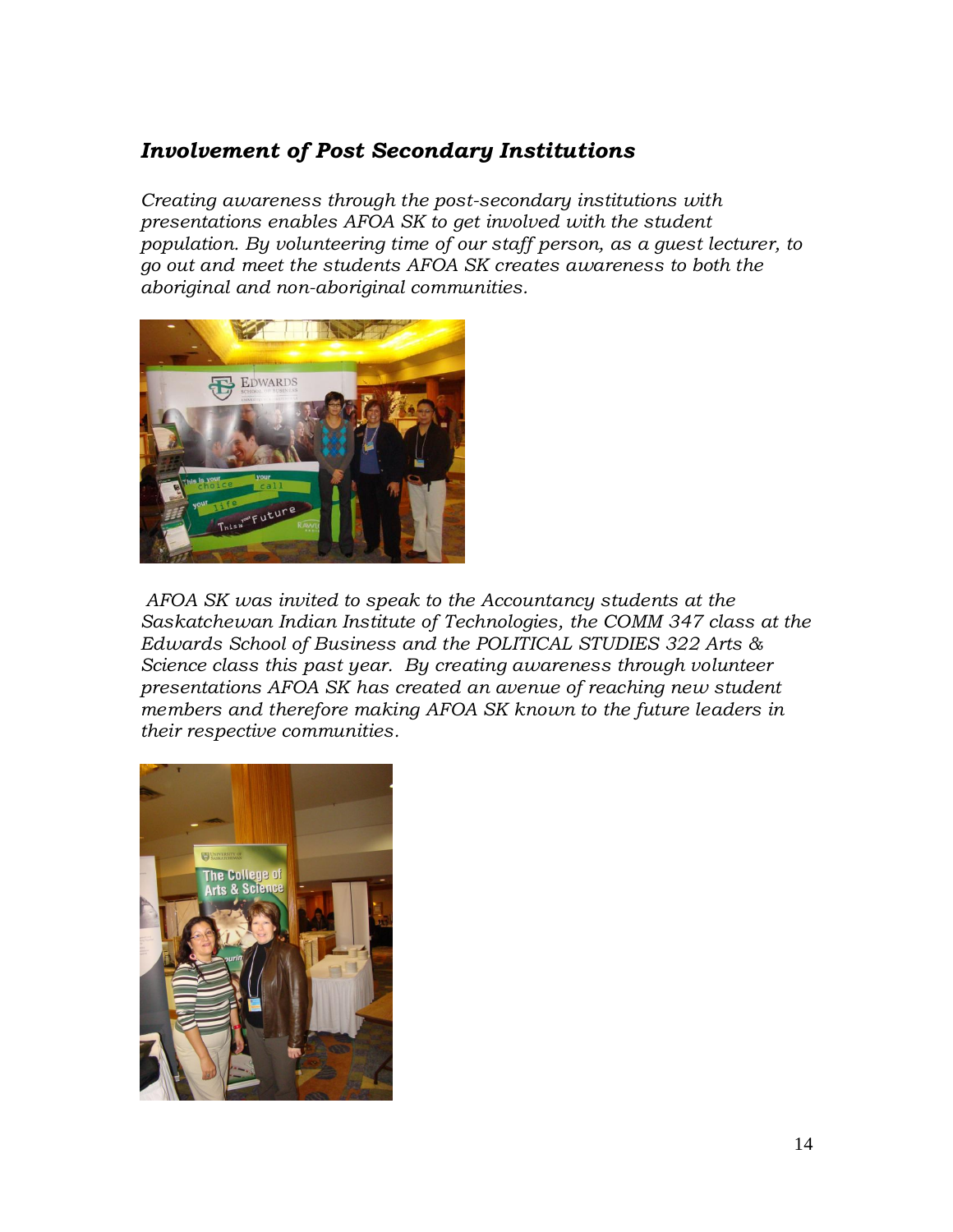## *9 th Annual Fall Conference and Workshop*

*Our 9th Annual Fall Conference was held November 5th & 6th <sup>2008</sup> in Saskatoon Saskatchewan. Our conference theme was "Understanding First Nations Financial Reporting Standard". The format for Day One of the conference was based on a wide range of topics listed below:*

- *Activities of AFOA Canada AFOA Update Ernie Daniels – AFOA Canada President & COO*
- *Community Scorecards Keith Fonstad – Meyers Norris Penny*
- *Capitalization of Tanigible Assets Cathie Atkins - Saskatchewan Indian Institute of Technologies*
- *INAC Strategic Initiatives Secure Certificate of Indian Status Randall Hanes – Indian and Northern Affairs Canada*
- *FMB Standards, Certification and Financial Administrative Law Harold Calla - First Nation Financial Management*
- *New ACCPAC Accounting System Features Beverly Fraser – Stonefield Systems Group Inc.*



 $\boldsymbol{D}$ ay two's focus, Requirements proposed by the Canadian Institute of *Chartered Accountants (CICA) was the topic of discussion. This workshop was facilitated by Nola Buhr, Chair, Public Sector Accounting Board and Technical Advisor on the Financial Reporting by First Nations Study Group. This one day workshop presented by AFOA Canada assists First Nations to prepare for the changes to financial reporting standards beginning January 1, 2009. This workshop covered the following topics:*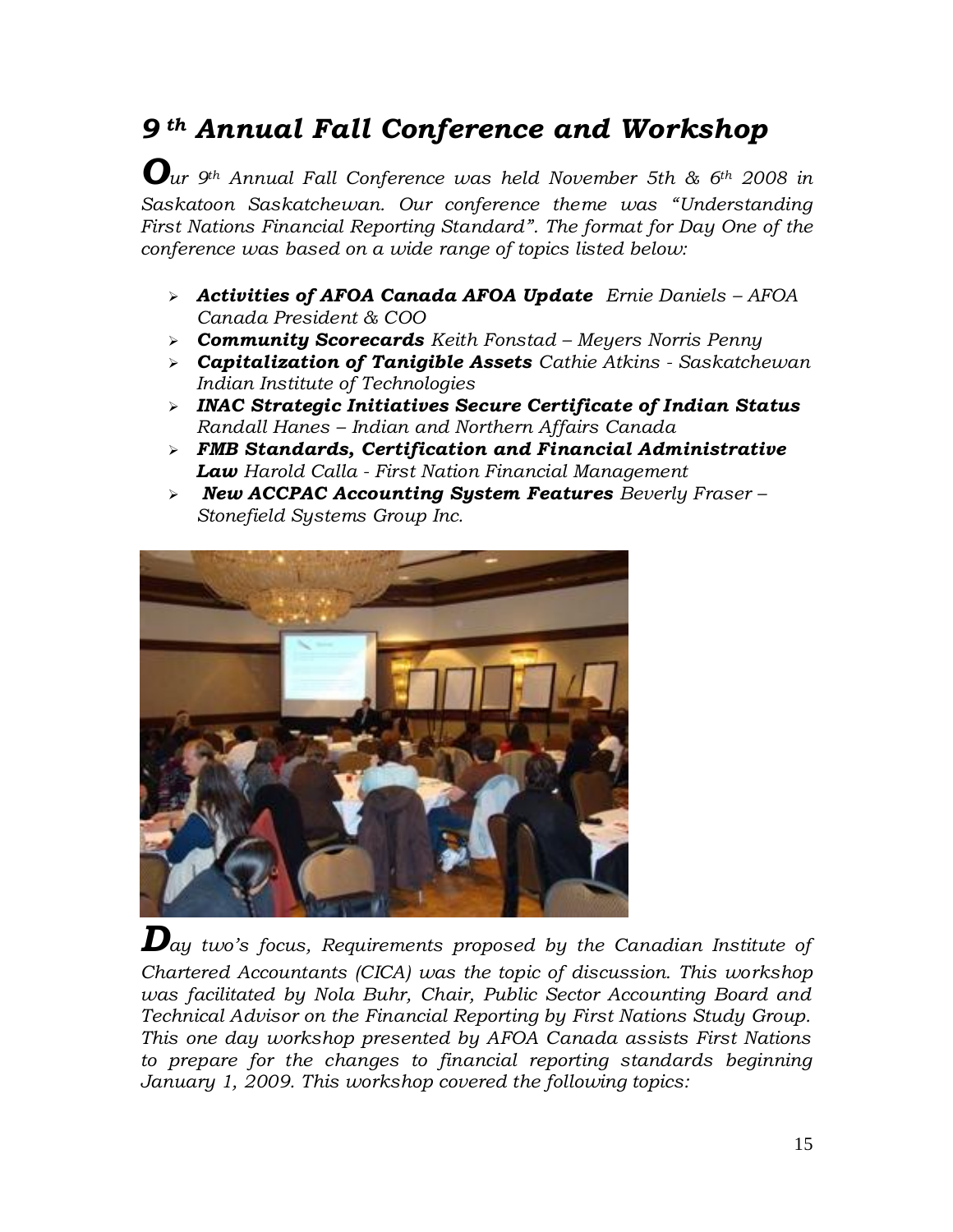- *Converting financial statements to the Common Government Reporting Model*
- *Providing an overview of accounting for Tangible Assets*
- *Note disclosure requirements with focus on Segment Disclosures*



*With over 160 delegates in attendance and 20 participating trades booths the event was an overwhelming success and the feedback was positive and uplifting. We look forward to hosting more conferences focusing on financial literacy and governance for First Nations in Saskatchewan in 2009/2010.*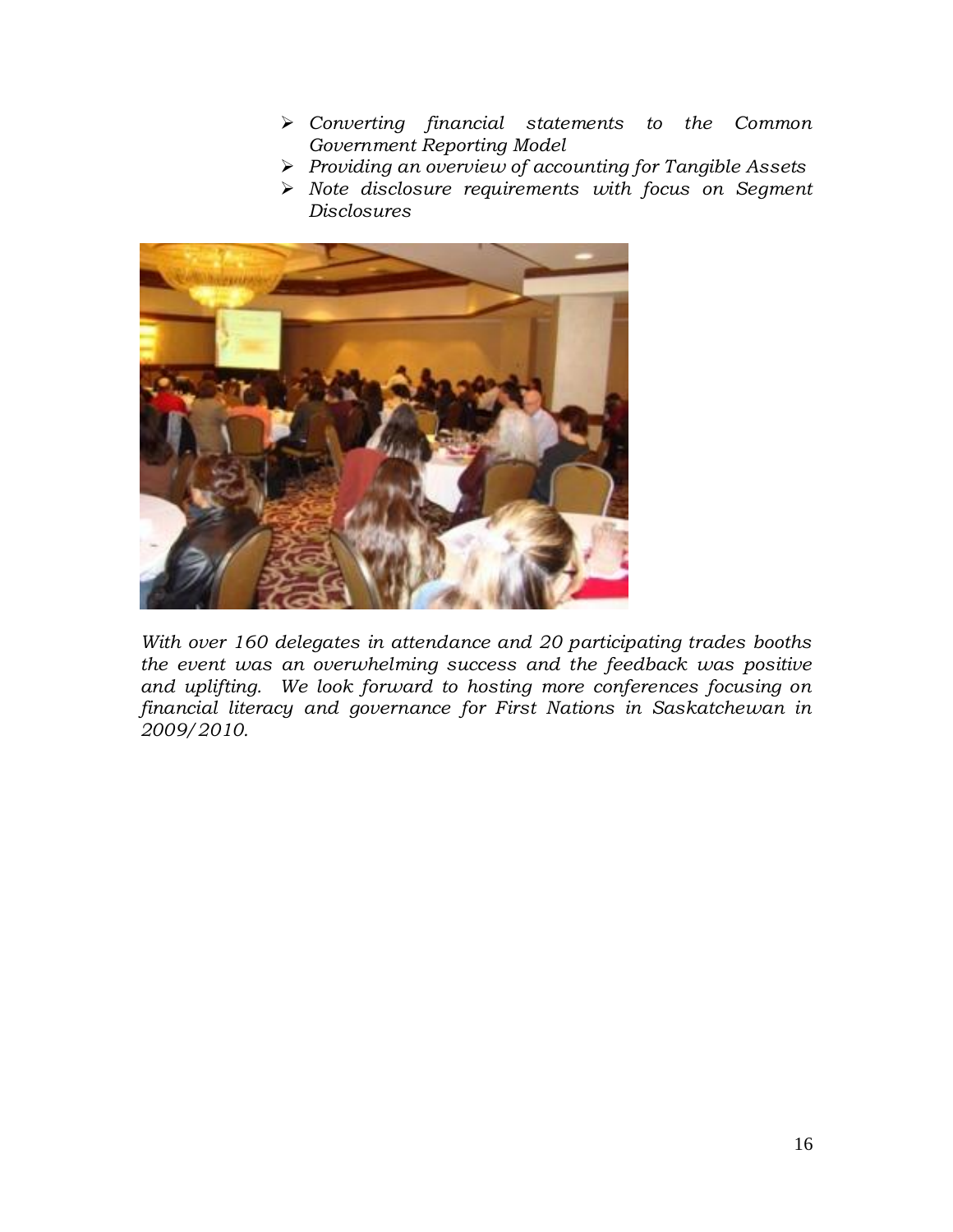### *AFOA SK's Acknowledgement of Sponsors & In-Kind Services for 9th Annual Fall Conference & Workshop*

### *Platinum*

*Dakota Dunes Casino - Saskatchewan Indian Gaming Authority (SIGA) Stonefield Systems Group Inc.*

### *Gold*

*Certified Management Accountants First Nations Bank Saskatchewan Credit Unions Saskatchewan Indian Institute of Technologies (SIIT)*

### *Silver*

*Aboriginal Financial Officers Association of Canada Crown Investments Corporation of Saskatchewan Edwards School of Business (U of S) Meyers Norris Penny Saskatchewan First Nations and Métis Relations*

### *Bronze*

*First Nations Business Partnership Indian and Northern Affairs Canada Innovation Credit Union SaskPower West Wind Aviation*

### *Special thanks to*

*Federation of Saskatchewan Indian Nations (FSIN) Radisson Hotel Saskatoon Saskatchewan Packham Avenue Dental Clinic*